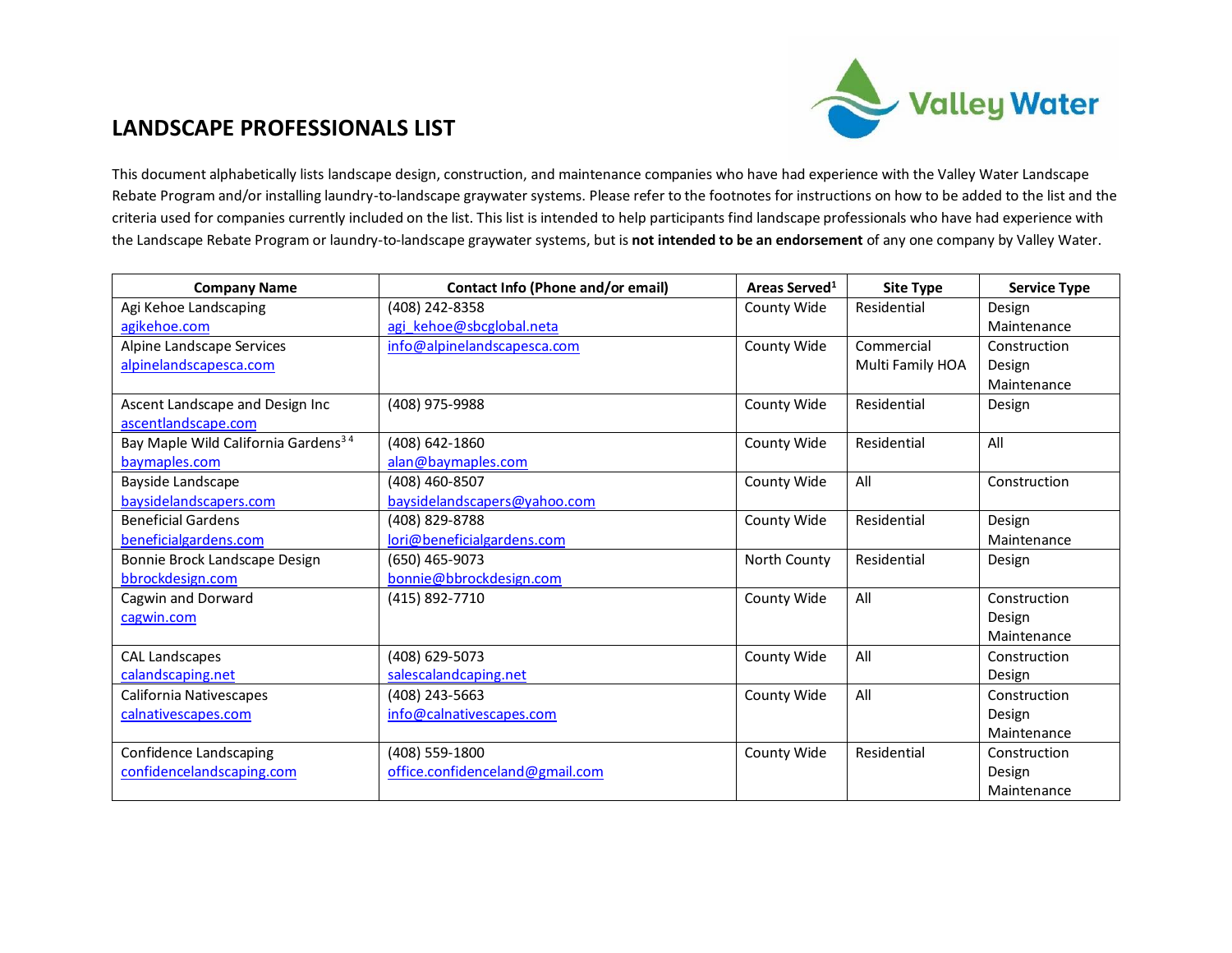| <b>Company Name</b>                              | Contact Info (Phone and/or email)   | Areas Served <sup>1</sup> | <b>Site Type</b> | <b>Service Type</b> |
|--------------------------------------------------|-------------------------------------|---------------------------|------------------|---------------------|
| Core Landscaping Inc.                            | (408) 335-3807                      | County Wide               | All              | Construction        |
| corelandscaping.com                              | marc@corelandscaping.com            |                           |                  | Design              |
|                                                  |                                     |                           |                  | Maintenance         |
| <b>Crystal Springs Landscapes</b>                | (408) 286-9616                      | County Wide               | Residential      | Construction        |
| csland.net/contact.html                          | info@csland.net                     |                           |                  | Design              |
|                                                  |                                     |                           |                  | Maintenance         |
| Dakota Bertsch Landscape and Design <sup>3</sup> | (831) 291-5253                      | County Wide               | All              | Design              |
| dbladesign.com                                   |                                     |                           |                  | Graywater           |
| Dateo Design                                     | (650) 440-6279                      | North County              | Residential      | Design              |
| dateodesign.com                                  | mary@dateodesign.com                |                           |                  |                     |
| Dig Cooperative <sup>3</sup>                     | (510) 316-3620                      | County Wide               | Residential      | Construction        |
| dig.coop                                         | Info@dig.coop                       |                           |                  | Design              |
|                                                  |                                     |                           |                  | Graywater           |
| Dinsmore Landscape                               | (408) 970-0593                      | North County              | Commercial       | Construction        |
| dinsmorelandscape.com                            | anthony@dinsmorelandscape.com       |                           | Multi Family HOA | Design              |
|                                                  |                                     |                           |                  | Maintenance         |
| Earth and Spirit                                 | (408) 840-3584                      | County Wide               | Residential      | Design              |
| earthandspiritlandscapes.com                     | info@earthandspiritlandscapes.com   |                           |                  | Maintenance         |
| <b>Earthcare Landscaping</b>                     | (408) 871-2792                      | Central                   | Residential      | Construction        |
| earthcareland.com                                | info@earthcareland.com              | County                    |                  | Design              |
|                                                  |                                     |                           |                  | Maintenance         |
| Ecological Concerns Inc <sup>3</sup>             | (831) 459-0656                      | County Wide               | All              | Construction        |
| ecologicalconcerns.com                           |                                     |                           |                  | Design              |
|                                                  |                                     |                           |                  | Graywater           |
| <b>Evergreen Landscaping</b>                     | (408) 605-1908                      | County Wide               | Residential      | Construction        |
| evergreen-landscaping.net                        | jay@evergreen-landscaping.net       |                           |                  | Design              |
| Floraterra Landscape Management                  | (408) 275-1200                      | County Wide               | Commercial       | Construction        |
| floraterra.com                                   | admin@floraterra.com                |                           | Multi Family HOA | Maintenance         |
| Gachina Landscape Management                     | (877) 636-0051                      | County Wide               | All              | Construction        |
| gachina.com                                      |                                     |                           |                  | Design              |
|                                                  |                                     |                           |                  | Maintenance         |
| Garden Sense Inc.                                | (650) 369-3400                      | County Wide               | Residential      | Construction        |
| gardensenseinc.com                               | info@gardensenseinc.com             |                           |                  | Design              |
|                                                  |                                     |                           |                  | Maintenance         |
| Greywater Landscape Designs <sup>3</sup>         | (650) 400-0396                      | County Wide               | All              | Graywater           |
| greywaterlandscapedesign.com                     | Joseah@greywaterlandscapedesign.com |                           |                  |                     |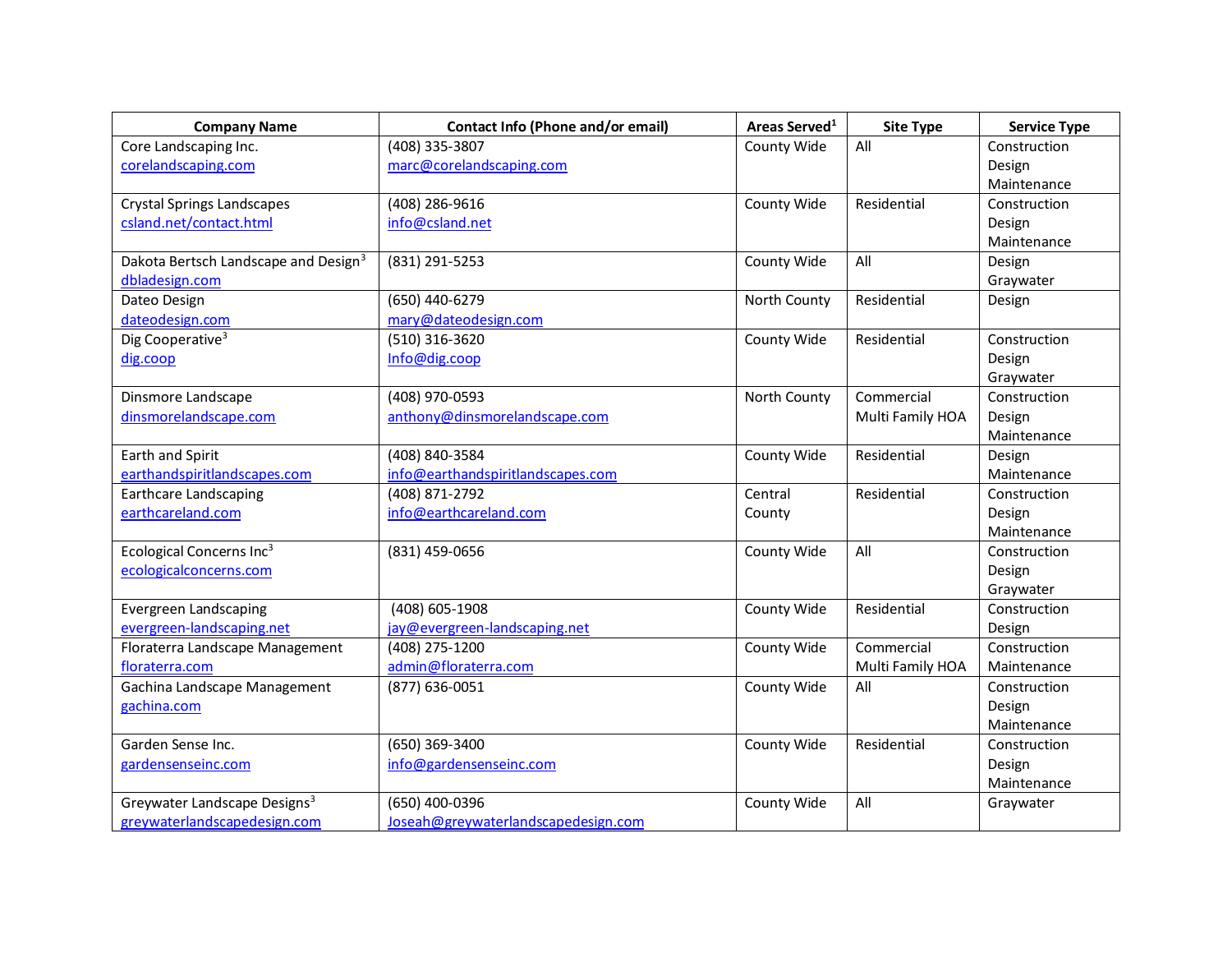| <b>Company Name</b>                     | Contact Info (Phone and/or email) | Areas Served <sup>1</sup> | <b>Site Type</b> | <b>Service Type</b> |
|-----------------------------------------|-----------------------------------|---------------------------|------------------|---------------------|
| Hortis Design Sustainable Landscapes    | (408) 331-1983                    | County Wide               | All              | Construction        |
| hdsustainablelandscapes.com             | info@hortusdesign.com             |                           |                  | Design              |
|                                         |                                   |                           |                  | Maintenance         |
| <b>IXTA Gardens</b>                     | (408) 753-0143                    | County Wide               | Residential      | Construction        |
|                                         | Ixta.Gardens@gmail.com            |                           |                  | Design              |
|                                         |                                   |                           |                  | Maintenance         |
| Jensen Landscape Services               | (408) 446-1118                    | County Wide               | Commercial       | Construction        |
| jensencorp.com                          | janet.rodriguez@jensencorp.com    |                           | Multi Family HOA | Design              |
|                                         |                                   |                           |                  | Maintenance         |
| Judy Hess Landscape Designs             | (408) 829-9692                    | County Wide               | Residential      | Design              |
| judyhess.com                            | info@judyhess.com                 |                           |                  |                     |
| Paradise Garden Landscape <sup>23</sup> | (408) 691-9358                    | South County              | Residential      | All                 |
|                                         | jcmarsey@gmail.com                |                           |                  |                     |
| Pervious Products <sup>3</sup>          | (888) 752-5742                    | County Wide               | All              | Graywater           |
| perviousproducts.com                    |                                   |                           |                  |                     |
| Modern Garden and Landscaping           | (650) 248-7220                    | County Wide               | All              | Construction        |
| moderngardensca.com                     | gregat@sbcglobal.net              |                           |                  | Design              |
|                                         |                                   |                           |                  | Maintenance         |
| Petalon Landscape Management            | (408) 453-3998                    | County Wide               | Commercial       | Construction        |
|                                         | admin@petalon.com                 |                           | Multi Family HOA | Design              |
|                                         |                                   |                           |                  | Maintenance         |
| Raftery Garden Design                   | (650) 776-1885                    | North County              | Residential      | Design              |
|                                         | rafterykim@gmail.com              |                           |                  |                     |
| Sage Creek Horticulture                 | (650) 353-1994                    | North County              | Residential      | Design              |
| sagecreekhorticulture.com               | SageCreekHorticulture@gmail.com   |                           |                  | Maintenance         |
| Saratoga Gardening Service              | (408) 482-6422                    | North County              | All              | Construction        |
|                                         | Dab1bright@yahoo.com              |                           |                  | Design              |
|                                         |                                   |                           |                  | Maintenance         |
| Shubha Landscape Design <sup>23</sup>   | (408) 244-8213                    | County Wide               | All              | All                 |
| shubhalandscapedesign.com               | fsubh@gmail.com                   |                           |                  |                     |
| SK Landscape Design and Installation    | (408) 985-4248                    | County Wide               | All              | Construction        |
| atsklandscape.com                       | sklandscapes@comcast.net          |                           |                  | Design              |
| Smart Yards Cooperative <sup>3</sup>    | (408) 883-5936                    | County Wide               | Residential      | All                 |
| smartyardscoop.com                      | smartyardcoop@gmail.com           |                           |                  |                     |
| Stephanie Morris Landscape Architect    | (408) 206-5055                    | Central                   | All              | Design              |
| nativeplantdesign.com                   | stephlmorris@gmail.com            | County                    |                  |                     |